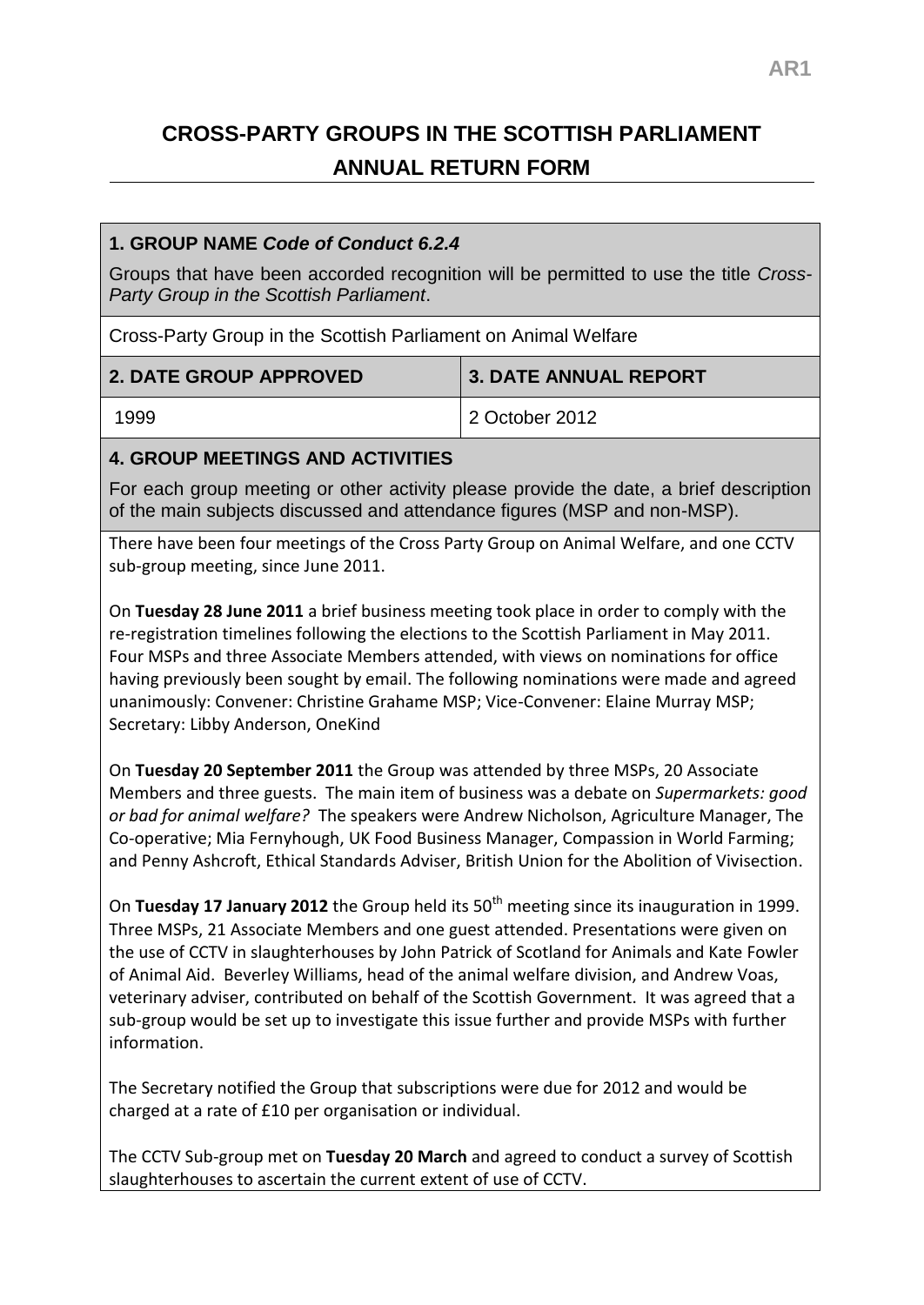On **Tuesday 1 May 2012** the Group discussed the availability of out-of-hours veterinary cover, especially in rural areas, as well as the implementation and enforcement of the Animal Health and Welfare (Scotland) Act 2006, and secondary legislation under the Act. The Group agreed to write to the Cabinet Secretary on these matters. The meeting was attended by two MSPs and 27 Associate Members.

# **5. GROUP MEMBERS** *Code of Conduct 6.4, Rules 2, 3, 5, 6 & 8*

When listing members, who are MSPs, only the MSPs name need be given. For members from outwith the Parliament, the name of the member and any employer they represent must be given.

| <b>MSPs</b>                  | <b>Non-MSPs Individuals</b> |
|------------------------------|-----------------------------|
| Claire Baker MSP             | Will Caola                  |
| Claudia Beamish MSP          | Edna Elliot-McColl          |
| Alex Fergusson MSP           | Ross Montague               |
| <b>Christine Grahame MSP</b> | Patricia Neeson             |
| Jim Hume MSP                 | Fiona Nicholson             |
| Alison Johnstone MSP         | Patricia Saluja             |
| Elaine Murray MSP            | Donald Shepherd             |
| John Scott MSP               | Joan Shepherd               |
|                              |                             |
|                              | <b>Organisations</b>        |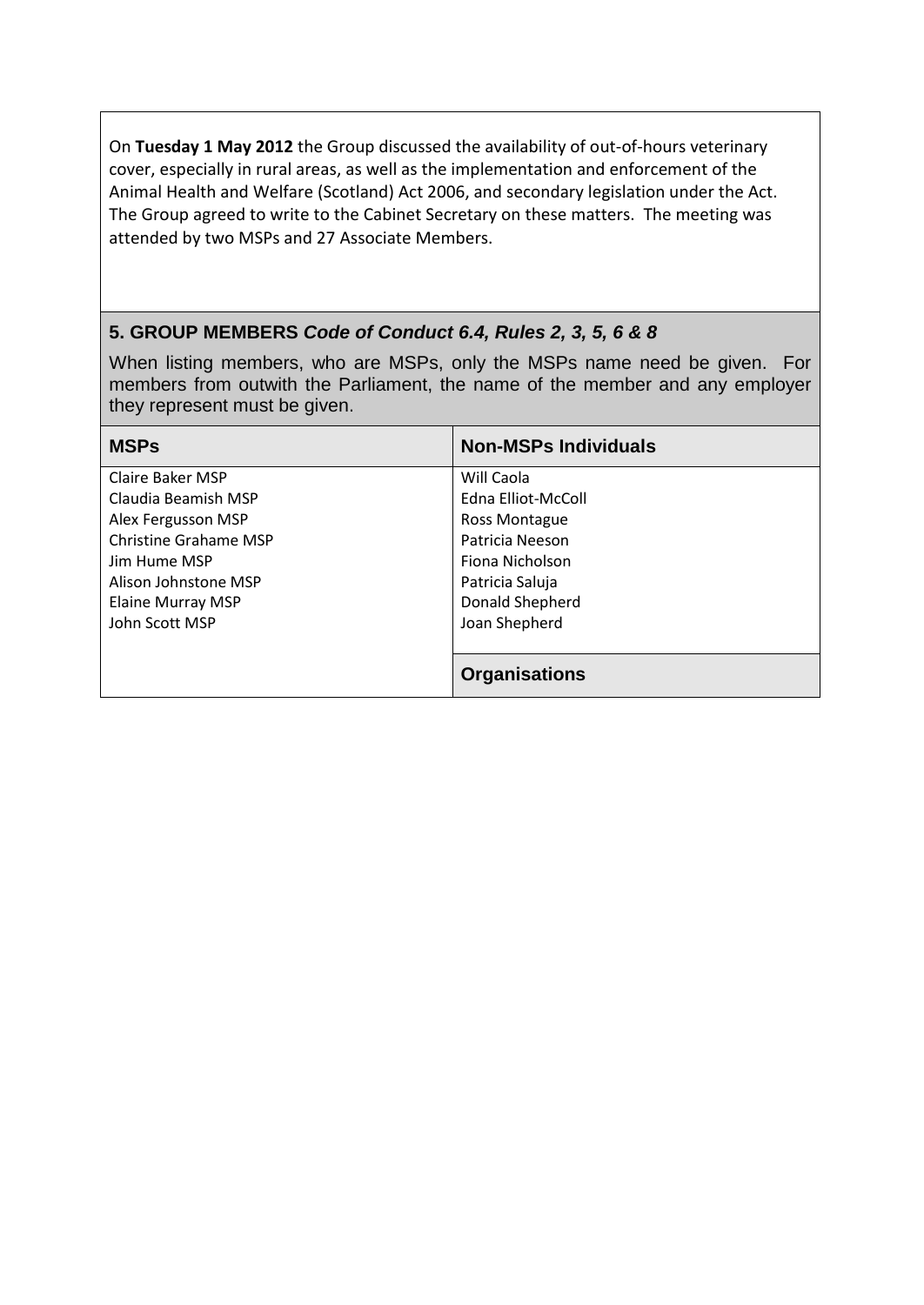| Animal Health and Veterinary Laboratories Agency -                                                         |
|------------------------------------------------------------------------------------------------------------|
| <b>Michael Park</b>                                                                                        |
| Animal Concern Advice Line - John Robins                                                                   |
| Association of British Riding Schools - Brian Robinson                                                     |
| <b>Born Free Foundation - Chris Draper</b><br>Blue Cross - Rachel Cunningham                               |
| British Association for Shooting and Conservation -                                                        |
| Colin Shedden, Nicolle Hamilton                                                                            |
| British Deer Society - John Bruce                                                                          |
| British Equine Veterinary Association - Scott Pirie                                                        |
| British Horse Society Scotland - Helene Mauchlen                                                           |
| British Union for the Abolition of Vivisection - Russell<br>Whiting                                        |
| British Veterinary Association - Ross Allan, Bill Reilly,<br><b>Sally Burnell</b>                          |
| British Veterinary Nursing Association - Fiona Andrew                                                      |
| Canine Concern Scotland Trust - George Leslie, Allan<br>Sim                                                |
| Cats Protection - Jacqui Cuff, Esther Threlfall                                                            |
| Compassion in World Farming - Peter Stevenson                                                              |
| <b>Convention of Scottish Local Authorities - Morton</b><br>Houston                                        |
| Dogs Trust - Jack Johnstone, Laura Vallance                                                                |
| Ethical Voice for Animals - Gillian Whisker, Allison                                                       |
| Speer                                                                                                      |
| Fife Council - Roy Stewart                                                                                 |
| Glo-Wild - Fraser Henderson                                                                                |
| <b>Independent Weimaraner Rescue &amp; Re-Homing</b><br>Service - Jean Fairlie                             |
| International Fund for Animal Welfare - Satyen Sinha,                                                      |
| Thomas Quinn                                                                                               |
| Jeanne Marchig Centre for Animal Welfare - Natalie                                                         |
| Waran                                                                                                      |
| The Kennel Club - Victoria Brown<br>League Against Cruel Sports - Ian Beaumont                             |
| Marine Conservation International - Mauvis Gore                                                            |
| National Farmers Union of Scotland - Nigel Miller,                                                         |
| Sarah Anderson                                                                                             |
| National Wildlife Crime Unit - Charlie Everitt                                                             |
| <b>OneKind</b> - Libby Anderson                                                                            |
| Perth and Kinross Council - Dennis Hearsum<br>Royal Society for the Protection of Birds Scotland -         |
| Julia Harrison                                                                                             |
| <b>Scottish Government Rural Directorate (Animal</b>                                                       |
| Welfare) - Beverley Williams                                                                               |
| Scotland for Animals - John Patrick, Tina Warren<br>Scottish Agricultural College - Brian Hosie, Françoise |
| Wemelsfelder                                                                                               |
| Scottish Badgers - Ian Hutchison, Alistair Greig<br>Scottish Countryside Alliance - Jamie Stewart          |
| Scottish Gamekeepers' Association - Alex Hogg,                                                             |
| Victoria Greening                                                                                          |
| Scottish Rural Business and Property Association -<br>Ailsa Anderson                                       |
| Scottish Society for the Prevention of Cruelty to                                                          |
| <b>Animals</b> - Mike Flynn                                                                                |
| South Lanarkshire Council - Helen O'Neill                                                                  |
| Vetwork UK - Andrew Gardiner                                                                               |
| West Lothian Council - Andrew Blake<br>World Horse Welfare - David Craig, Keith Meldrum,                   |
| John Burns                                                                                                 |
|                                                                                                            |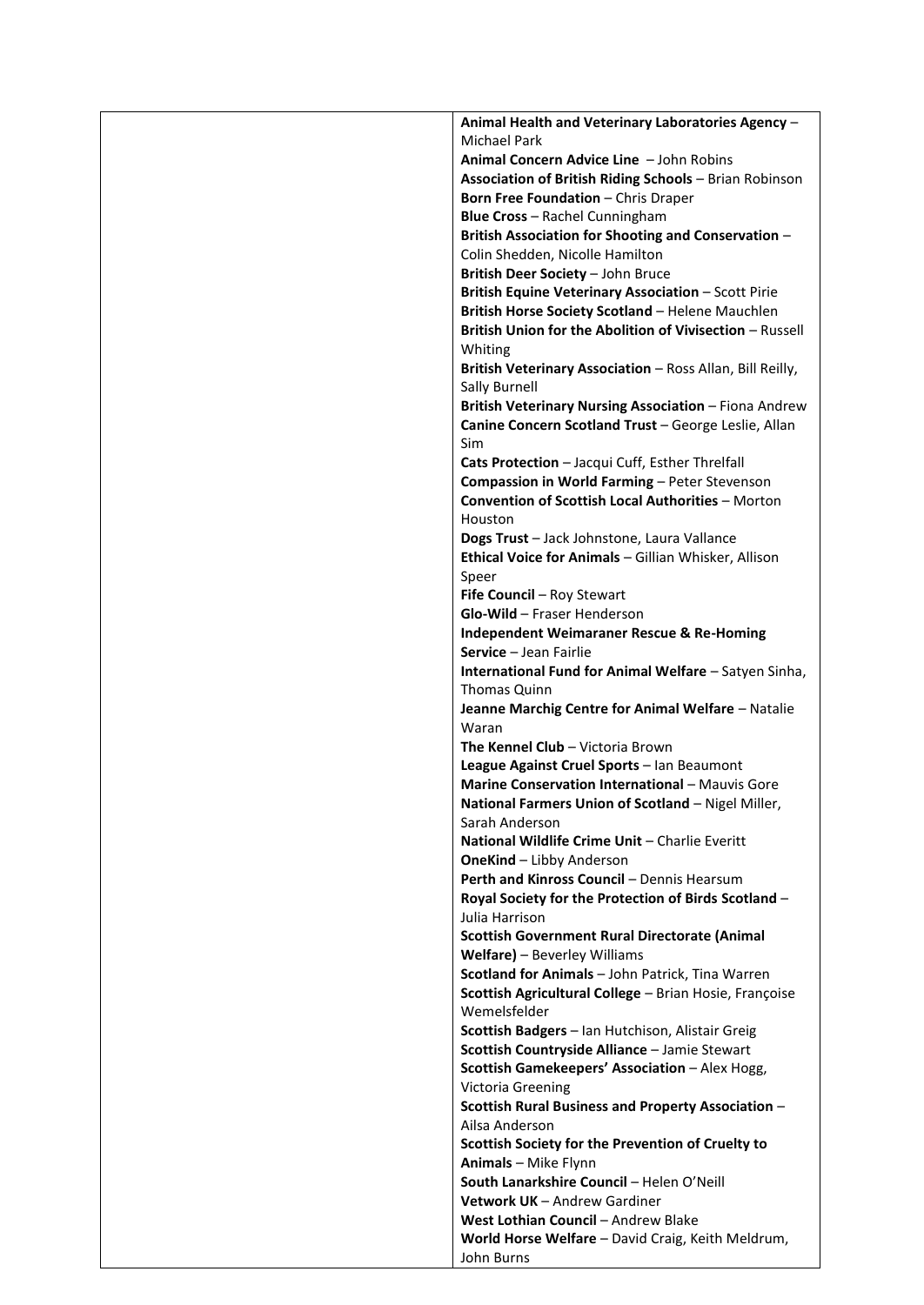# **6. GROUP OFFICERS** *Code of Conduct 6.4, Rule 4*

Please amend titles as necessary e.g. to indicate joint office holders, or preferred titles.

| <b>Convener</b>      | <b>Christine Grahame MSP</b>                        |
|----------------------|-----------------------------------------------------|
| <b>Vice-Convener</b> | Claudia Beamish MSP, Alison Johnstone<br><b>MSP</b> |
| <b>Secretary</b>     | Libby Anderson                                      |
| <b>Treasurer</b>     |                                                     |

#### **7. FINANCIAL OR OTHER BENEFITS RECEIVED** *Code of Conduct 6.3.1 & 6.3.6, 6.4 Rule 10*

The group must register any financial or other material benefit received by the group from whatever source, where the value of the financial sum or benefit from any single source exceeds £500 in any one calendar year. This includes donations, sponsorship, subscriptions, hospitality, gifts, visits, provision of services or accommodation or staff assistance. The value of use of Parliamentary facilities need not be registered.

The details requiring to be registered include a brief description of the benefit, the approximate monetary value, the date on which it was received and the source from which it came. Where a consultancy organisation provides benefits, the client on whose behalf these are provided should be named.

| <b>Date</b>              | Amount  | <b>Description</b>            |
|--------------------------|---------|-------------------------------|
| $28/06/11 -$<br>30/09/12 | In-kind | OneKind - secretariat service |

# **8. GROUP SUBSCRIPTION** *Code of Conduct 6.4, Rule 9*

Where a group charges or proposes to charge a subscription, this must be reasonable and the same for all members. The amount of the subscription should be registered and the purposes for which it is intended to use the subscription.

| Amount per group member per year | £10          |
|----------------------------------|--------------|
| Date subscription applied        | January 2012 |

# **9. GROUP STAFF AS PARLIAMENTARY PASS HOLDERS**

If a group makes use of staff issued with a Parliamentary pass, any paid activity undertaken by those staff where the employer benefits from the pass holder's access to the Parliament must be registered. There is no need to state the amount of remuneration. The requirement relates both to staff employed directly by the group and to staff employed by an outside organisation to provide assistance to the group.

#### **Staff name**